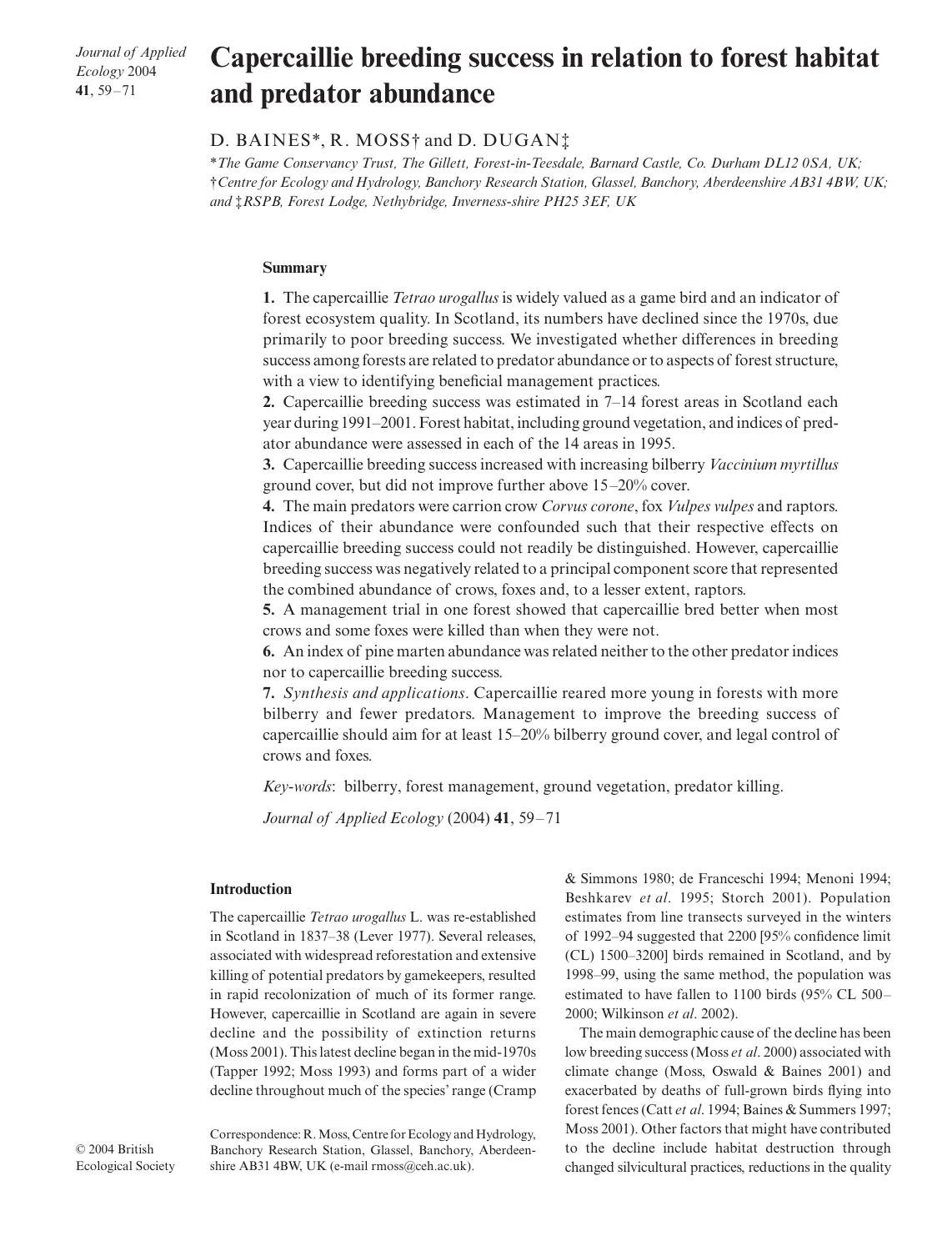of chick-rearing habitat through overbrowsing (Baines, Sage & Baines 1994) or underbrowsing of dwarf shrubs by red deer *Cervus elaphus*, increased predation and widespread pollution (Moss 1994). In this study, we first established that there were consistent differences in breeding success between different forests over several years. We then investigated whether differences in breeding success between forests were related to habitat structure or to the species and abundance of predators.

#### **Methods**

## **STUDY AREAS**

The study was carried out in 14 areas of forest in Scotland (Fig. 1), including at least one within each of the main centres of capercaillie population (parts of Perthshire, Deeside, Strathspey and Morayshire; Catt *et al*. 1998). Choice of study areas ('forests') was constrained by the requirement to find a sample of 10 hens in each forest each year, so providing a reasonably reliable estimate of breeding success (Moss 1986). This was impracticable in many forests due to the generally low numbers of birds present, hence counts were made in forests where initial questionnaire surveys indicated moderate or high densities of capercaillie (Catt *et al*. 1998). Even so, due to the decline observed during the study, 10 or more hens were found in only six of the chosen study areas in 1991, 1992 and 1993, in four in 1994, 1995 and 2000, in two in 1996 and 1997 and in only one in 1998, 1999 and 2001.

We categorized each study area, according to the predominant structure and species composition of its

trees and ground vegetation, into one of three types: (i) open-canopied forest with well-developed ericaceous ground layers typical of native pinewoods dominated by Scots pine *Pinus sylvestris*; (ii) mature Scots pine plantation with canopy sufficiently open for the development of ericaceous ground layer shrubs; and (iii) mixed species plantations, often of spruce *Picea* spp. and larch *Larix decidua*, with closed canopy and few ericaceous shrubs, often having clear-felled and restocked areas (Table 1).

#### COUNTS OF HENS AND CHICKS

Counts of hens and chicks were made using trained dogs to locate birds between mid-July and late August. We use 'hen' to include all full-grown hens but not female chicks. Some hens do not breed until their second or third year (Borchtchevski 1993; Moss *et al*. 2000) but we did not distinguish hens that had lost eggs or chicks from hens that had not attempted to breed. The mean area searched per forest was  $3.0 \text{ km}^2$  (range  $0.8-6.0 \text{ km}^2$ ), and the total area searched over all forests each year ranged from  $27 \text{ km}^2$  to  $40 \text{ km}^2$ . The areas of forest searched were not always representative of the forest as a whole, being biased towards parts where capercaillie were known to occur and biased against thicket stage plantations and wind-blow, where continued observation of the dogs proved impracticable. Three measurements of reproductive success were made in each area: the proportion of hens with at least one chick was 'broods per hen', the number of chicks per hen that had at least one chick was 'brood size', and the overall measure of breeding success was the number of 'chicks per hen'.



**Fig. 1.** Approximate locations of the forest areas searched for capercaillie broods. 1, Findhorn; 2, Grantown; 3, Alford; 4, Nethybridge; 5, Abernethy; 6, Carrbridge; 7, Aviemore; 8, Cairngorm; 9, Aboyne; 10, Ballater; 11, Aberfeldy; 12, Crieff; 13, Perth; 14, Auchterarder.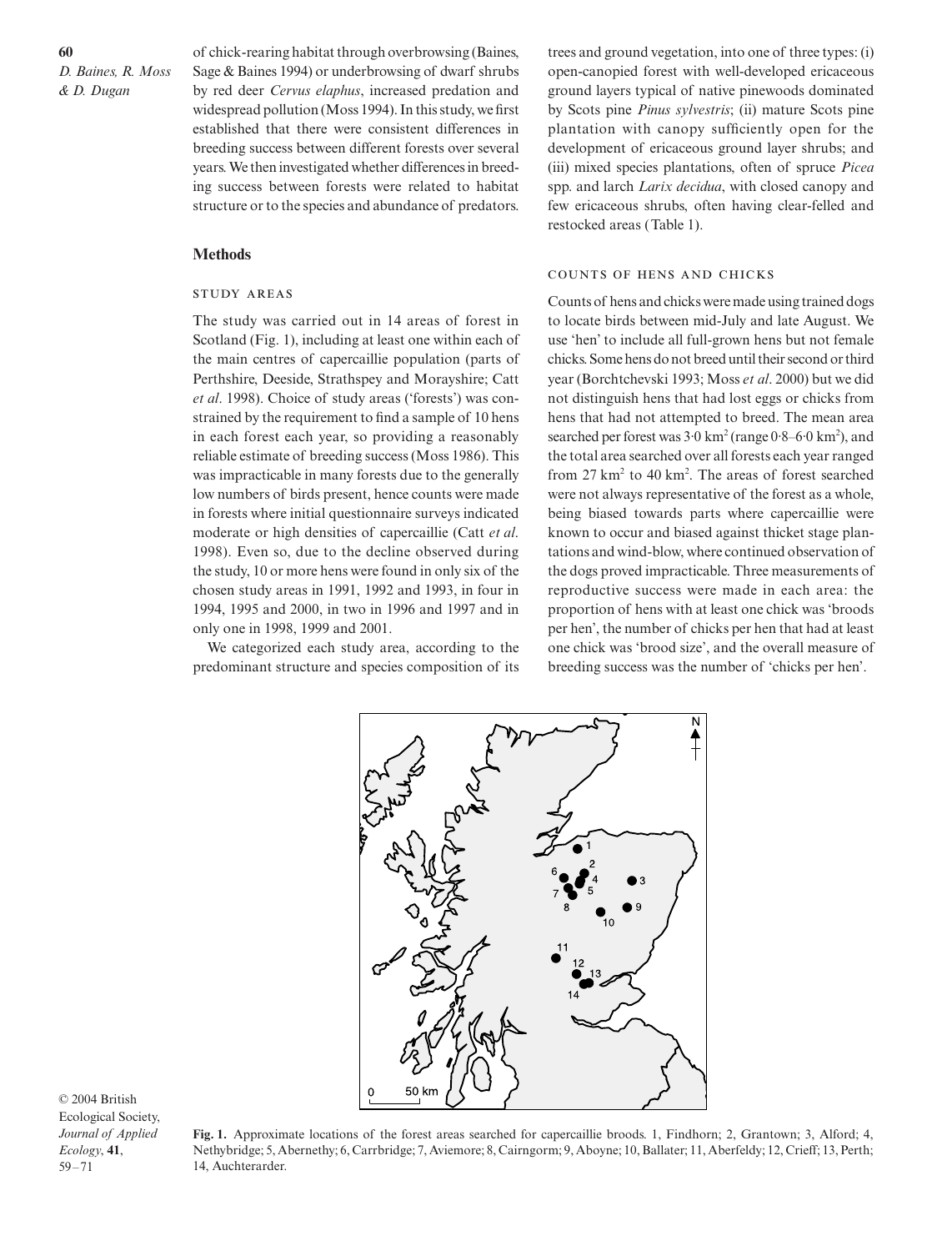**61**

**Table 1.** Location and characteristics of the 14 forest study areas. Forest type: 1, open canopy, as in native pinewoods; 2, mature Scots pine plantation, canopy sufficiently open for some dwarf shrubs; 3, mixed species plantation with closed canopy, often with some clear-felled areas and restocked ground

| Forest area  | Region     | Forest type    | Count years   | Count area $(km^2)$ |  |
|--------------|------------|----------------|---------------|---------------------|--|
| Abernethy    | Strathspey |                | 1991-2001     | 5.5                 |  |
| Ballater     | Deeside    |                | 1991-93, 2001 | $3.9 - 5.1$         |  |
| Grantown     | Strathspey |                | $1991 - 93$   | $3.0 - 4.0$         |  |
| Aboyne       | Deeside    |                | 1991-2001     | $2.7 - 3.2$         |  |
| Aviemore     | Strathspey |                | 1992-2001     | 1.4                 |  |
| Alford       | Donside    |                | 1991-2001     | 0.8                 |  |
| Cairngorm    | Strathspey |                | $1991 - 2001$ | 6.0                 |  |
| Nethybridge  | Strathspey | 2              | 1991-2001     | $1.0 - 2.0$         |  |
| Aberfeldy    | Perthshire | 2              | 1991-2001     | 2.3                 |  |
| Perth        | Perthshire | $\overline{2}$ | 1991-2001     | 4.0                 |  |
| Findhorn     | Morayshire | 2              | 1991-93, 2001 | 2.5                 |  |
| Auchterarder | Perthshire | 3              | 1991-2001     | 3.0                 |  |
| Carrbridge   | Strathspey | 3              | 1992-2001     | 0.5                 |  |
| Crieff       | Perthshire | 3              | 1991-1993     | $0.7 - 2.0$         |  |

## FOREST STRUCTURE AND GROUND **VEGETATION COMPOSITION**

In April–July 1995, measurements of forest structure and ground vegetation were made at 20 plots evenly spread within each searched area, at the intersections of a 300-, 400- or 500-m grid, the size of the grid depending on the size of the area. Walking a random distance of ≤ 50 m in a random compass direction randomized the position of each plot.

The plot was sufficiently large to include 10 main canopy-forming trees. Four quadrats of size  $4 \text{ m}^2$  were placed at random, one within each quadrant of the plot. Within each quadrat the separate vegetation layers (moss, brash, dwarf shrubs and scrub with young trees) were identified and the percentage species composition of each layer below 2 m in height was estimated by eye to the nearest 10%. The height of each vegetation layer was measured at five places evenly spaced within the quadrat. Using a key from Picozzi, Catt & Moss (1992), each plot was given a box number, which classified the stand according to its structural characteristics. Each box has two scores derived from a principal component analysis of 14 forest habitat variables. A high GRANNY score, typically good for capercaillie (Picozzi, Catt & Moss 1992), is typified by well-spaced 'granny' trees (Steven & Carlisle 1959), with an open canopy and a well-developed ericaceous shrub layer. A high PLANTATION score, often poor for capercaillie, is characterized by tall, closely spaced mature plantation trees, especially spruces, with little ground vegetation.

#### PREDATOR ABUNDANCE

© 2004 British Ecological Society, *Journal of Applied Ecology*, **41**, 59–71

Little is documented about predators of capercaillie in Scotland, but both fox *Vulpes vulpes* and pine marten *Martes martes* are known predators of capercaillie elsewhere (Marcstrom, Kenward & Engren 1988; Schroth 1991; Storch 2001) and our experience in Scotland

(D. Baines, R. Moss & D. Dugan, unpublished data) confirms this. Within each forest area, approximately 10 km of tracks were searched for mammal scats. Where practicable, vehicle tracks were used rather than footpaths. The route formed a circuit that passed through representative parts of the area that was searched for capercaillie hens and chicks. Scats were classified as 'fox'*,* 'pine marten' and 'others'.

The tracks were walked five times in spring 1995, initially in April to count and remove all scats, twice in May and twice in June The number of scats found per kilometre on the initial clearance round in April in each forest (*y*) was correlated with the total number of scats (*x*) found per kilometre on the four subsequent rounds in May and June ( $y = 0.71x + 5.15$ ,  $r_{12} = 0.88$ ,  $P < 0.001$ ). In six of the 14 forests scats were again counted in spring 1997. No significant differences were found between years ( $\chi_1^2 = 0.02$ ,  $P = 0.90$ ), showing that mammalian scat abundance did not change significantly within these forests between 1995 and 1997. In short, scat-based indices showed consistent differences between forests and we assumed that they reflected predator abundance.

A minimum of 5 km of the same circuit was also used as a transect along which raptors and crows *Corvus corone*, potential avian predators of capercaillie eggs and chicks (Cramp & Simmons 1980; Storch 2001), were counted. Transects were walked just after dawn, twice monthly in May and June, and sightings and calls of crows and raptors were recorded.

Some predators are routinely killed by gamekeepers. Hence the number of gamekeepers and deer-stalkers actively involved in killing predators, on either a fulltime (one person) or part-time (half a person) basis, was expressed as a density (gamekeepers per  $100 \text{ km}^2$ ) for the estate or forest block as a whole, not for just the area of forest studied. In three forests there was either very little or no organized predator control and gamekeeper density was entered as zero. Data on the effort made by individual keepers and on the range and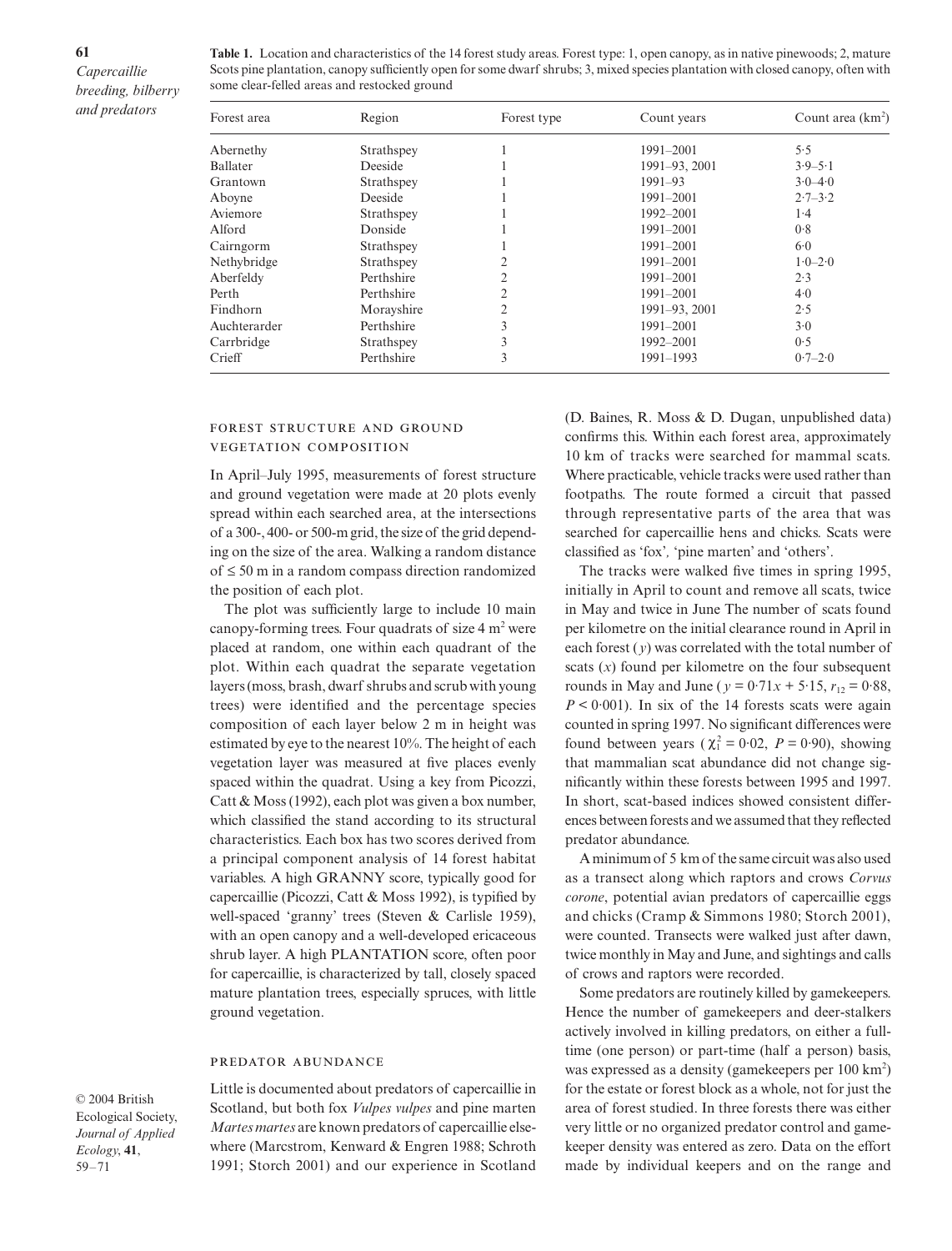number of each species killed on each estate were not collated.

#### DATA ANALYSIS

We analysed the three measures of capercaillie breeding success in two stages. First, we checked whether breeding success differed consistently between forests over years. Secondly, we investigated whether aspects of habitat or indices of predator abundance explained differences in breeding success between forests.

To assess the effects of explanatory variables on breeding success, we used generalized linear models (SAS Institute 1996; GENMOD procedure, release 8.02) in preliminary exploration of the data and generalized linear mixed models (SAS GLIMMIX macro; Littell et al. 1996) to enact the analyses presented here. The main difference between the two approaches was that the category year had to be entered as a fixed effect in generalized linear models, but could be treated as a random effect in generalized linear mixed models, so increasing the generality of the conclusions. We investigated variations in chicks per hen by setting the number of chicks seen in each forest each year as the dependent variable and forest descriptors as explanatory variables, in Poisson regressions (Poisson distribution, log link, adjusted for overdispersion; see Appendix 1) with the logarithm of the number of hens as an offset. We allowed for the fact that counts were repeated annually at the same forests by defining forest as a repeated measure. Brood size was analysed in the same way but excluding hens with no chicks and setting the logarithm of the number of broods as the offset. Broods per hen was modelled using logistic regression (binomial distribution, logit link), categorizing hens as successful if they had at least one chick, or as unsuccessful.

The statistical significance of the results was assessed in two ways. Sequential (SAS type 1) analyses estimated the significance of each of the fixed effects as they were entered one by one into the model. Partial (SAS type 3) analyses estimated the significance of each effect, after controlling for all other effects, giving the same result as if each effect was entered last in a sequential analysis. Partial analyses were appropriate for models with main effects only, not for models that included interactions between explanatory variables.

Ideally we should have made measurements of habitat and predator abundance throughout the study, but this was not done for financial reasons. We had planned to make these measurements in 1995 and to compare them with capercaillie data from 1995. However, again for financial reasons, we did not count capercaillie in all forests in 1995. Also, by 1995 numbers of capercaillie were generally low and in only four of the forests did we see the target of 10 hens, hence estimates of breeding success were unreliable. Therefore we increased sample size by continuing the study until 2001, used the 1995 measurements as continuous variables

© 2004 British Ecological Society, *Journal of Applied Ecology*, **41**, 59–71

that described each forest, and modelled year as a categorical effect.

The indices of predator abundance (fox scats day<sup>-1</sup> 10 km<sup>−</sup><sup>1</sup> , pine marten scats day<sup>−</sup><sup>1</sup> 10 km<sup>−</sup><sup>1</sup> , carrion crows km<sup>−</sup><sup>1</sup> and raptors km<sup>−</sup><sup>1</sup> , where 'day' is the number of days since the previous visit) were negatively skewed, with a few big measurements that would have disproportionately influenced the results. We therefore used the natural logarithm  $(+0.1)$  of each index, so approximately normalizing them.

At Abernethy forest, most crows and some foxes were killed in some years but not in others, as part of a management trial to discover whether the killing of these predators improved capercaillie breeding success. Full details of this trial will be given elsewhere (Summers *et al.* 2004). For present purposes we categorized data from Abernethy into years when crows and foxes were killed (1992–96 and 2000–01) or not killed (1991 and 1997–99). Data from other forests were arbitrarily categorized as 'killed' to indicate no experimental change in predator management.

There were too many habitat measurements to include them all in the results. We selected the most useful ones by plotting scatter diagrams of capercaillie breeding success against summary statistics of the measurements. These included scores from two principal component analyses (SAS Institute 1996; procedure), one representing three-dimensional forest structure and one ground vegetation. The breeding success data were too sparse to give reliable estimates for each forest in each year (above) and so, for the scatter diagrams, we postdicted (predicted after the event) breeding success from a generalized linear mixed model that had forest as the sole fixed effect and year as a random effect.

The summary statistics investigated by scatter diagrams included the mean, the median and the upper and lower quartiles of each habitat measurement and principal component score. We analysed the data for simple correlations and for quadratic associations between the three measures of breeding success and each summary statistic. In the event, only mean values gave significant results.

#### **Results**

## BREEDING SUCCESS: FOREST EFFECTS

The 114 capercaillie counts done between 1991 and 2001 involved 675 chicks and 816 sightings of hens, 279 of which had at least one chick, giving an average of 0·83 chicks hen<sup>−</sup><sup>1</sup> year<sup>−</sup><sup>1</sup> (95% CL 0·77–0·89). Annual samples of hens varied from 44 in eight forests (1998) to 121 in 14 forests (1992 and 1993).

Breeding success differed among forests. The postdicted values (Table 2) showed chicks per hen varying eightfold ( $\chi^2_{13} = 30.2$ ,  $P = 0.01$ ; see Appendix 1, last paragraph) and brood size threefold  $(\chi_{13}^2 = 32.8, P = 0.007)$ . Broods per hen varied fivefold but not significantly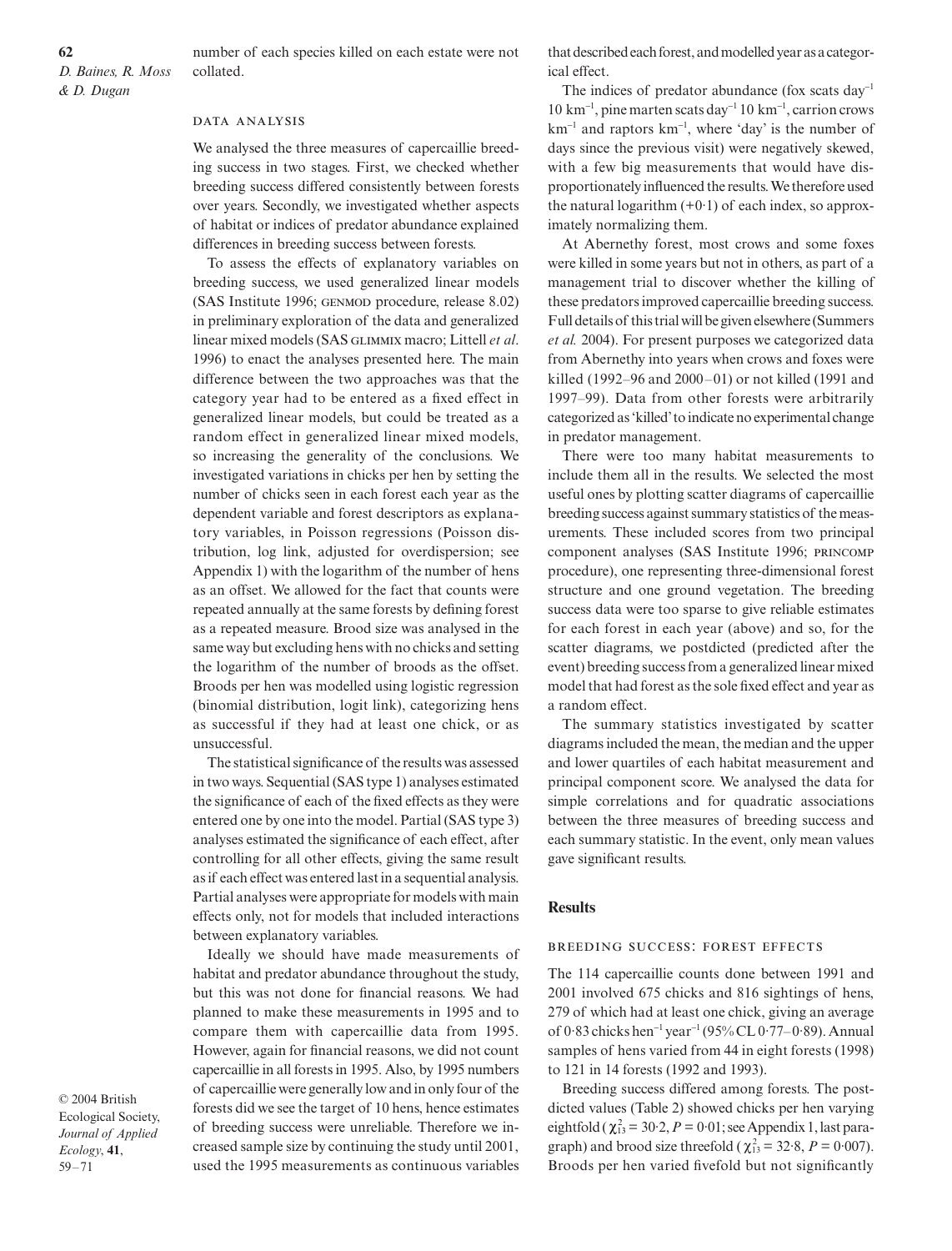**63**

**Table 2.** Mean breeding success of capercaillie (95% CL in parentheses) postdicted from generalized linear mixed models with forest as the sole fixed effect and year as a random effect. 'Years' is the number of years when at least one hen was found at each forest

| Forest       | Years          | Chicks per hen                | Broods per hen      | Brood size                          |
|--------------|----------------|-------------------------------|---------------------|-------------------------------------|
| Abernethy    | 11             | $0.8(0.5-1.2)$                | $0.29(0.18-0.42)$   | $2.8(2.4-3.4)$                      |
| Ballater     | $\overline{4}$ | $1.2(0.6-2.3)$                | $0.54(0.28 - 0.78)$ | $2.4(1.8-3.3)$                      |
| Grantown     | 3              | $0.6(0.1-3.4)$                | $0.22(0.02 - 0.77)$ | $2.9(1.3-6.7)$                      |
| Aboyne       | 11             | $0.5(0.3-0.9)$                | $0.28(0.17-0.43)$   | $2.0(1.5-2.5)$                      |
| Aviemore     | 9              | $1 \cdot 1 (0.5 - 2 \cdot 4)$ | $0.38(0.15-0.67)$   | $3.0(2.1-4.4)$                      |
| Alford       | 10             | $0.3(0.1-0.9)$                | $0.17(0.06 - 0.41)$ | $1.5(0.8-2.7)$                      |
| Cairngorm    | 11             | $1.1(0.7-1.9)$                | $0.42(0.24 - 0.61)$ | $2.8(2.2-3.5)$                      |
| Nethybridge  | 11             | $0.9(0.6-1.5)$                | $0.46(0.31-0.62)$   | $2 \cdot 1 (1 \cdot 7 - 2 \cdot 6)$ |
| Aberfeldy    | 11             | $0.4(0.2-0.8)$                | $0.24(0.12-0.44)$   | $1.5(1.0-2.2)$                      |
| Perth        | 10             | $0.6(0.3-1.2)$                | $0.30(0.15-0.49)$   | $2.2(1.6-3.0)$                      |
| Findhorn     | 4              | $1.0(0.5-2.2)$                | $0.35(0.15-0.63)$   | $3.1(2.2-4.4)$                      |
| Auchterarder | 8              | $0.2(0.0-0.8)$                | $0.11(0.03-0.35)$   | $1.6(0.8-3.3)$                      |
| Carrbridge   | 8              | $1.7(1.0-3.1)$                | $0.56(0.30-0.79)$   | $3.3(2.5-4.3)$                      |
| Crieff       | 3              | $0.2(0.0-1.8)$                | $0.17(0.03 - 0.58)$ | $1.0 (0.3 - 3.2)$                   |

**Table 3.** Indices of predator abundance from forest transects walked between April and June 1995, and gamekeeper densities (keepers 100 km<sup>−</sup><sup>2</sup> ), in the 14 forest areas where capercaillie brood counts were done. Values for foxes and pine martens are mean scats 10 km<sup>-1</sup> day<sup>-1</sup> 10<sup>3</sup> and exclude the clearance round. Those for crows and raptors are mean observations 10 km<sup>-1</sup> visit<sup>-1</sup>

| Forest       | Fox            | Pine marten    | Crow         | Raptor*      | Keepers          |
|--------------|----------------|----------------|--------------|--------------|------------------|
| Abernethy    | 9.3            | 7.0            | 0.9          | $\mathbf{0}$ | 2.0              |
| Ballater     | $5-1$          | $\theta$       | 0.4          | 0.3          | 3.5              |
| Grantown     | $\overline{0}$ | $\Omega$       | 2.5          | 2.8          | 3.9              |
| Aboyne       | 4.9            | $\Omega$       | 0.7          | 0.2          | 3.4              |
| Aviemore     | $11-1$         | 25.9           | $\mathbf{0}$ | 0.5          | 3.9              |
| Alford       | 19.8           | $\Omega$       | 1.3          | 0.2          | 5.0              |
| Cairngorm    | $8-1$          | $\theta$       | 1.3          | 0.2          | 2.0              |
| Nethybridge  | 13.4           | 4.5            | $1-2$        | 0.7          | 5.6              |
| Aberfeldy    | 9.0            | 47.8           | 0.9          | 0.4          | $\overline{0}$   |
| Perth        | 1.8            | 3.5            | 0.8          | $2 \cdot 1$  | 5.3              |
| Findhorn     | 8.7            | 36.0           | 1.4          | 0.2          | 0.7              |
| Auchterarder | 60.5           | 1.8            | 5.4          | $1-1$        | $\overline{0}$   |
| Carrbridge   | $11-0$         | 26.5           | 0.3          | $\theta$     | 3.9              |
| Crieff       | $125 - 1$      | $\overline{0}$ | 5.7          | 0.9          | $\boldsymbol{0}$ |

\*Raptor sightings comprised 31 buzzard, seven sparrowhawk, two golden eagle *Aquila chrysaetos*, two kestrel *Falco tinnunculus* and one goshawk *Accipiter gentilis*.

 $(\chi_{13}^2 = 20.3, P = 0.11)$  until the predator management trial at Abernethy was included as a second explanatory category (partial  $\chi_{13}^2 = 23.9, P = 0.049$ ).

#### **GAMEKEEPERS AND PREDATORS**

Indices of predator abundance varied considerably among forests (Table 3). We expected predators to be less abundant where gamekeeper densities were higher, but the only correlation that approached significance was with the fox index (Table 4), while the correlation between keepers and martens was positive.

We investigated whether variations in the three measures of breeding success among forests could be explained by generalized linear mixed models with explanatory variables in the following order: the density of keepers, the four indices of predator abundance, the years (1991 and 1997–99) when foxes and crows were not killed during the management trial at Abernethy (categorical), and forest habitat structure (see below).

**Table 4.** Correlations between predator indices ( $log_e$ (index + 0·1)) and keeper densities (keepers 100 km<sup>−</sup><sup>2</sup> ). Simple correlations, top right; partial correlations (keeping all other variables constant), bottom left. Partial correlations between predator indices, excluding keepers, were almost identical to those shown

|         | Simple   |          |         |         |         |  |  |  |  |
|---------|----------|----------|---------|---------|---------|--|--|--|--|
| Partial | Crow     | Fox      | Raptor  | Marten  | Keepers |  |  |  |  |
| Crow    |          | $0.77**$ | 0.42    | $-0.37$ | $-0.35$ |  |  |  |  |
| Fox     | $0.76**$ |          | 0.12    | $-0.22$ | $-0.48$ |  |  |  |  |
| Raptor  | 0.46     | $-0.32$  |         | $-0.33$ | $-0.07$ |  |  |  |  |
| Marten  | $-0.20$  | 0.08     | $-0.18$ |         | 0.20    |  |  |  |  |
| Keepers | 0.06     | $-0.34$  | $-0.01$ | 0.12    |         |  |  |  |  |

\*\**P* < 0.01, otherwise *P* > 0.05.

Variables that had no useful explanatory value were dropped, as follows. In the model for chicks per hen, the effect of keeper density was insignificant (sequential  $\chi_1^2 = 0.31$ ,  $P = 0.58$ ; partial  $\chi_1^2 = 0.40$ ,  $P = 0.53$ ) and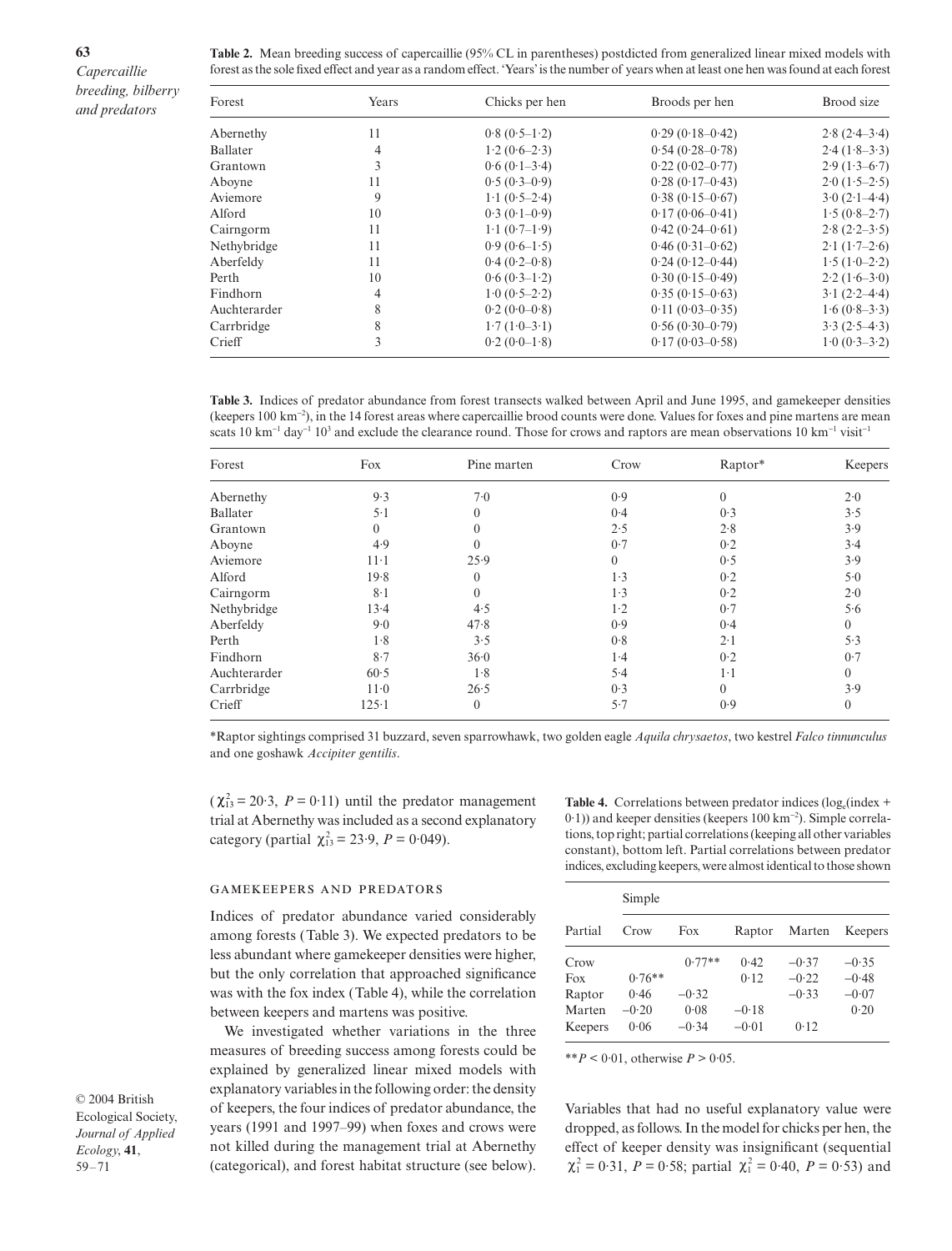**Table 5.** Capercaillie breeding success (chicks per hen) in relation to indices of predator abundance, the predator management trial at Abernethy (two categories: years with and without predator killing) and bilberry cover (quadratic, bilberry<sup>2</sup> is bilberry cover squared). Results are from two models: 1, predator indices considered separately; 2, predator indices combined in principal component score PRED1. Significance levels from sequential and partial  $χ²$  tests are shown. Total deviance is for models with no explanatory variable, other deviance values for models with explanatory variables on the same line plus any above them

|                       | Parameter estimates SE |                    | Deviance                 |                          | $\chi^2$ (sequential) |           | $\chi^2$ (partial) |           |
|-----------------------|------------------------|--------------------|--------------------------|--------------------------|-----------------------|-----------|--------------------|-----------|
|                       | Model 1                | Model 2            | Model 1                  | Model 2                  | Model 1               | Model 2   | Model 1            | Model 2   |
| Total                 |                        |                    | 559.9                    | 559.9                    | $\sim$                |           |                    |           |
| Crow                  | $-0.50 \pm 0.34$       |                    | 514.9                    |                          | $8.7**$               |           | 2.2                |           |
| Fox                   | $-1.61 \pm 1.29$       |                    | 514.5                    | $\overline{\phantom{a}}$ | 0.08                  |           | 1·6                |           |
| Raptor                | $-0.43 \pm 0.29$       |                    | 507.9                    |                          | $5.4*$                |           | 2.2                |           |
| Marten                | $0.35 \pm 0.70$        |                    | 508.3                    |                          | 0.20                  |           | 0.25               |           |
| PR ED 1               |                        | $-0.47 \pm 0.12$   | $\overline{\phantom{0}}$ | $507 - 6$                | -                     | $14.3***$ |                    | $15.0***$ |
| Predator trial        | $3.21 \pm 0.93$        | $3.21 \pm 0.92$    | 429.9                    | 430.5                    | $10.4**$              | $10.3**$  | $11.9***$          | $12.2***$ |
| Bilberry              | $0.15 \pm 0.06$        | $0.15 \pm 0.05$    | 373.8                    | 388.8                    | $12.2***$             | $9.4**$   | -                  |           |
| Bilberry <sup>2</sup> | $-0.008 \pm 0.002$     | $-0.008 \pm 0.002$ | $334-1$                  | 334.7                    | $11.0**$              | $14.1***$ | -                  |           |

\**P* < 0·05, \*\**P* < 0·01, \*\*\**P* < 0·001, otherwise not significant; –, row heading not applicable to this column.

**Table 6.** Principal component analysis of fox, crow and raptor indices ( $log_e$ (index + 0·1)) from 14 forest areas in spring 1995

|                                | Component         |                                     |         |  |  |
|--------------------------------|-------------------|-------------------------------------|---------|--|--|
|                                | PRED <sub>1</sub> | PRED <sub>2</sub> PRED <sub>3</sub> |         |  |  |
| Eigenvalue                     | 1.93              | 0.90                                | 0.17    |  |  |
| Proportion variation explained | 0.64              | 0.30                                | 0.06    |  |  |
| Eigenvector                    |                   |                                     |         |  |  |
| Fox                            | 0.62              | $-0.47$                             | 0.63    |  |  |
| Crow                           | 0.68              | $-0.08$                             | $-0.72$ |  |  |
| Raptor                         | 0.39              | 0.88                                | 0.28    |  |  |

so keeper density was dropped from subsequent models (Table 5; see Appendix 2). The resultant model (Table 5; model 1) had negative parameter estimates for fox, crow and raptor abundance. The parameter estimate for marten abundance, however, was positive and insignificant and so it was dropped from further analysis.

The crow and raptor effects were significant in the sequential analysis but not significant in the partial analysis (Table 5). Also, when entered first into the model, the fox effect approached significance in a sequential analysis ( $\chi_1^2 = 3.71$ ,  $P = 0.057$ ) but not in the partial one (Table 5). Evidently, fox, crow and raptor indices were confounded (Table 4). We investigated this problem via a principal component analysis on crow, fox and raptor indices, using principal component scores to represent their combined abundance (Table 6). Weightings (eigenvectors) in the principal component analysis for PRED1 represented a situation with many crows and foxes and some raptors (mostly buzzards *Buteo buteo* and sparrow hawks *Accipiter nisus*; Table 3), PRED2 reflected a situation with more raptors but few foxes, and PRED3 a situation with more foxes but fewer crows. PRED1 explained 64% of the variation in the data and was the only component that had a significant explanatory value, and so we use PRED1 scores as an index of predator (excluding marten) abundance in model 2 (Table 5).

© 2004 British Ecological Society, *Journal of Applied Ecology*, **41**, 59–71

PRED1 was negatively related to all three measures of breeding success (Table 5 and Fig. 2; see Appendix 2). In addition, the killing of most breeding crows and some foxes at Abernethy was associated with higher breeding success, although the effect on brood size was not significant (see Appendix 2). Mean postdictions for chicks per hen at Abernethy, from model 2 (Table 5), were  $0.1$  (95% CL  $0.0-0.3$ ) in years without predator control and  $1.4 (1.0-1.9)$  in years with it.

#### FOREST HABITAT EFFECTS

Ericaceous species dominated the ground vegetation (cover collectively  $> 50\%$ ) in the seven native pinewoods (Table 7). The four mature Scots pine plantations had 25–50% ericaceous ground cover, whilst three mixed species plantations had  $\leq 25\%$ .

In all forests, heather *Calluna vulgaris* was the most common ericaceous species, forming 10–55% of the ground vegetation. Bilberry *Vaccinium myrtillus* was subdominant to heather, forming more than 10% of the sward in 10 areas and more than 20% at Alford and Aberfeldy. In only four forests was bilberry cover < 10%: Perth, Auchterarder, Carrbridge and Crieff, the latter three sites all being mixed species plantations. Except for one forest (Auchterarder) with particularly short ground vegetation (8 cm), mean vegetation height was 15–41 cm.

Forest structure and ground vegetation differed significantly between forest types. GRANNY scores (, *P*< 0·001), heather cover (*P* < 0·001), *Vaccinium* cover (bilberry and cowberry *Vaccinium vitis-idaea* grouped)  $(P < 0.01)$  and ground vegetation height  $(P < 0.001)$  were all higher in native pinewoods than in Scots pine plantations, which in turn had higher values than mixed species plantations. Conversely, plantation forests had significantly higher PLANTATION scores than native pinewoods  $(P < 0.02)$ .

Preliminary scatter diagrams and analyses showed that neither the crude classification in Table 1, nor any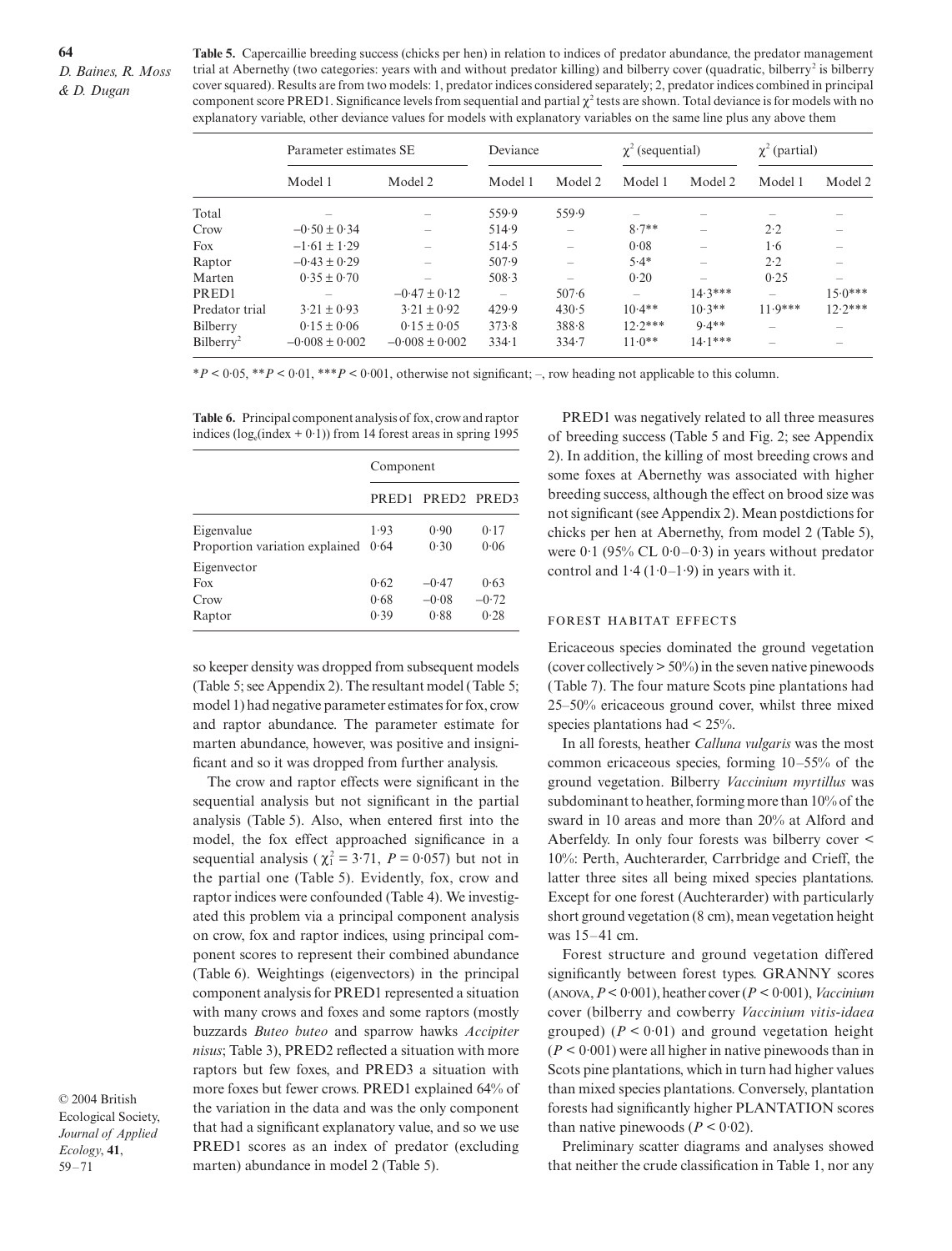

**Fig. 2.** Capercaillie breeding success and predator abundance in 14 forest areas. Predator abundance is represented by the principal component score PRED1, which incorporates indices of crow, fox and raptor abundance (Table 6). (a) Breeding success, postdicted from forest and year effects (Table 2). (b) A partial plot that controls for the effects of bilberry cover and the predatorkilling trial at Abernethy. A partial plot that took no account of the Abernethy trial was almost identical. These illustrative plots give each forest equal weight although the number of hen sightings varied from seven (Grantown) to 175 (Abernethy).

Table 7. Forest structure and ground vegetation cover at the 14 forest areas. Values are mean  $\pm$  SE from 20 sample plots. GRANNY (GRAN) and PLANTATION (PLAN) scores are as in Picozzi, Catt & Moss (1992). High GRAN indicates a forest with a structure typical of native pinewoods, high PLAN a closed canopy plantation forest, typically of spruce. CV, *Calluna vulgaris*; VM, *Vaccinium myrtillus*; VV, *Vaccinium vitis-idaea*. The ANOVAS contrast the three forest types (Table 1)

|                   |      | Forest structure    |               |            | Ground vegetation |            |             |  |  |
|-------------------|------|---------------------|---------------|------------|-------------------|------------|-------------|--|--|
| Forest            | Type | <b>GRAN</b>         | <b>PLAN</b>   | $\%CV$     | $\%VM$            | $\%VV$     | Height (cm) |  |  |
| Abernethy         |      | $7.6 \pm 0.3$       | $2.4 \pm 0.1$ | $55 \pm 4$ | $12 \pm 3$        | $8 \pm 2$  | $35 \pm 3$  |  |  |
| Ballater          |      | $7.8 \pm 0.3$       | $2.5 \pm 0.2$ | $44 \pm 4$ | $16 \pm 4$        | $10 \pm 3$ | $35 \pm 3$  |  |  |
| Grantown          |      | $6.5 \pm 0.6$       | $3.7 \pm 0.2$ | $29 \pm 5$ | $11 \pm 3$        | $13 \pm 3$ | $28 \pm 3$  |  |  |
| Aboyne            |      | $7.0 \pm 0.4$       | $2.5 \pm 0.2$ | $44 \pm 4$ | $20 \pm 3$        | $6 \pm 1$  | $41 \pm 3$  |  |  |
| Aviemore          |      | $6.6 \pm 0.7$       | $2.9 \pm 0.2$ | $26 \pm 6$ | $17 \pm 3$        | $15 \pm 3$ | $21 \pm 2$  |  |  |
| Alford            |      | $5.5 \pm 0.4$       | $2.6 \pm 0.2$ | $32 \pm 6$ | $22 \pm 2$        | $2 \pm 1$  | $27 \pm 2$  |  |  |
| Cairngorm         |      | $5.8 \pm 0.4$       | $2.5 \pm 0.2$ | $36 \pm 5$ | $17 \pm 3$        | $9 \pm 2$  | $24 \pm 2$  |  |  |
| Nethybridge       | 2    | $4.1 \pm 0.4$       | $3.9 \pm 0.3$ | $25 \pm 5$ | $13 \pm 3$        | $11 \pm 3$ | $23 \pm 2$  |  |  |
| Aberfeldy         | 2    | $5.0 \pm 0.5$       | $3.2 \pm 0.4$ | $21 \pm 5$ | $24 \pm 5$        | $4 \pm 1$  | $15 \pm 2$  |  |  |
| Perth             | 2    | $6.0 \pm 0.6$       | $3.9 \pm 0.3$ | $24 \pm 5$ | $2 \pm 1$         | $\theta$   | $16 \pm 2$  |  |  |
| Findhorn          | 2    | $4.9 \pm 0.6$       | $5.0 \pm 0.4$ | $15 \pm 5$ | $13 \pm 5$        | $\theta$   | $17 \pm 3$  |  |  |
| Auchterarder      | 3    | $3.8 \pm 0.5$       | $5.2 \pm 0.3$ | $10 \pm 4$ | $7 \pm 3$         | $\Omega$   | $8 \pm 2$   |  |  |
| Carrbridge        | 3    | $2.1 \pm 0.5$       | $3.3 \pm 0.3$ | $10 \pm 5$ | $8 \pm 3$         | $3 \pm 1$  | $16 \pm 3$  |  |  |
| Crieff            | 3    | $2 \cdot 1 \pm 0.3$ | $3.6 \pm 0.5$ | $14 \pm 5$ | $\Omega$          | $\Omega$   | $16 \pm 3$  |  |  |
| ANOVA: $F_{2,11}$ |      | $23.3***$           | $6.37*$       | $13.5***$  | 3.80              | $5.38*$    | $12.9***$   |  |  |

\**P* < 0·05, \*\**P* < 0·01, \*\*\**P* < 0·001.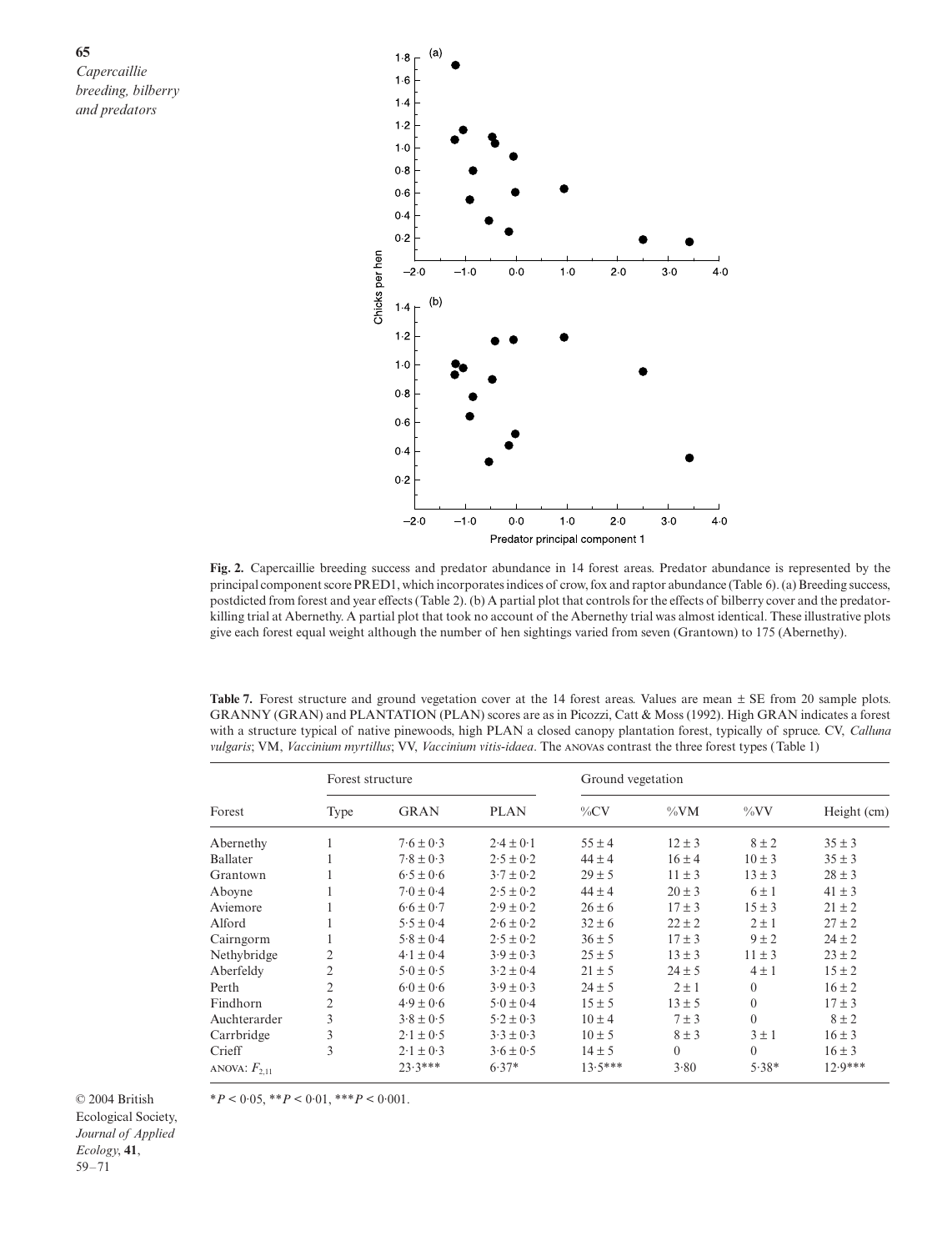

**Fig. 3.** Capercaillie breeding success and mean bilberry cover in 14 areas of forest. (a) Mean breeding success, postdicted from forest and year effects (Table 2). (b) A partial plot that controls for the effects of predator abundance (PRED1) and the predatorkilling trial at Abernethy. A partial plot that took no account of the Abernethy trial was almost identical. The quadratic curves are fitted to the points shown, giving each equal weight although the number of hen sightings varied from seven (Grantown) to 175 (Abernethy).

other measure of forest structure, bore any significant relationship to capercaillie breeding success, except the proportion of bilberry on the ground. This, therefore, was the only habitat variable included in the generalized linear mixed models, which showed that bilberry cover formed a significant quadratic relationship with all three measures of capercaillie breeding success (Table 5; and see Appendices 1 and 2) and explained more deviance than the indices of predator abundance. A simple scatter plot (Fig. 3a) showed that breeding success at first increased with bilberry cover, apparently declining when it exceeded 15–20%; however, a partial plot (Fig. 3b) that took the effect of predators into account showed no such decline.

#### MODELS WITH INTERACTIONS

We investigated interactions between year and forest descriptors (PRED1, bilberry and bilberry<sup>2</sup>) with a model that resembled model 2 (Table 5) except that year was entered as a fixed effect and not as a random one. We did this twice for each measure of breeding success, entering PRED1 both before bilberry cover and after it. No interaction term was significant in sequential analyses and we therefore consider main effects only.

#### **Discussion**

During the present study (1991–2001) capercaillie reared few young. Moss *et al*. (2000) used many of the same counts as us to calculate that the mean number of chicks reared per hen was insufficient to maintain a steady population, and concluded that the decline in capercaillie numbers in Scotland was due primarily to lower breeding success. In this study, we investigated whether variations in breeding success are affected by aspects of forest habitat and predator abundance. If so, it should be possible to increase capercaillie breeding success by altering forest management and so help to avoid the imminent prospect of a second extinction (Moss 2001). Moss *et al*. (2000) calculated that, to maintain a steady population, breeding success should average 1·1 chicks hen<sup>−</sup><sup>1</sup> (95% CL 0·7–1·8), but that in the absence of adult mortality from flying into forest fences this need be only 0·6 (95% CL 0·3–1·0).

Breeding success of capercaillie differed between years, associated with variations in weather (Moss, Oswald & Baines 2001). In the present study, we focused on differences among forests and model year as a random effect. Scottish forests provide a range of habitats for capercaillie, differing in naturalness, structure, species composition and predator abundance.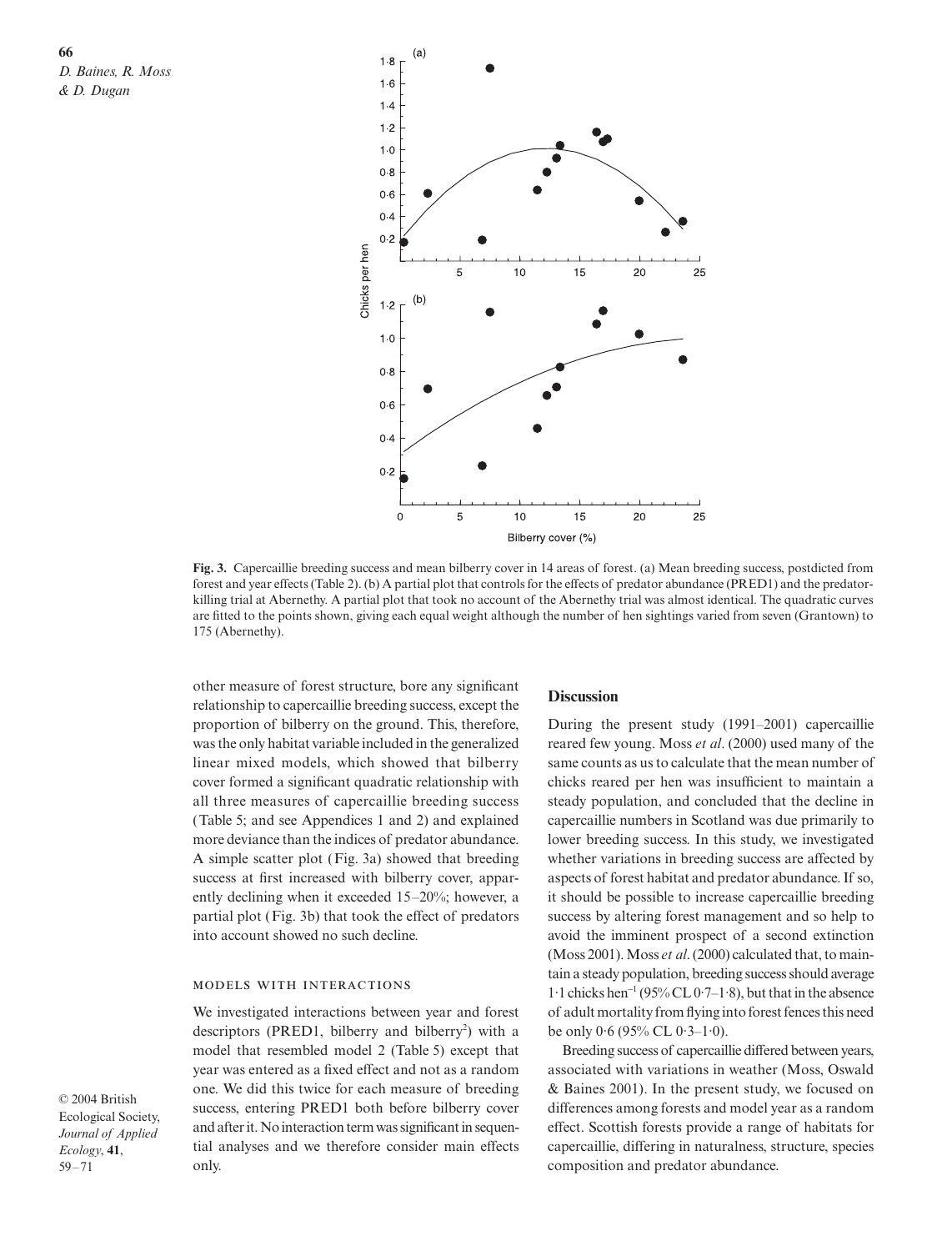#### BILBERRY AND BREEDING SUCCESS

Our data show a positive relationship between capercaillie breeding success and bilberry ground cover, at least up to about 15–20% cover (Table 5 and Fig. 3). Capercaillie are closely associated with old forest (Rolstad & Wegge 1987; Picozzi, Catt & Moss 1992) rich in dwarf shrubs, especially bilberry (Storch 1993, 1994, 2001). Such vegetation provides good cover (Kastdalen & Wegge 1991; Picozzi, Moss & Catt 1996), while bilberry supports abundant invertebrates, particularly lepidopteran larvae (Baines, Sage & Baines 1994), which, together with bilberry leaves and berries, comprise a large part of the chicks' diet (Kastdalen & Wegge 1985; Picozzi, Moss & Catt 1996). Indeed, larval consumption and brood survival were related (Picozzi, Moss & Kortland 1999). Our data showed no further improvement in breeding success above 15–20% bilberry cover, but we had no forest with bilberry cover greater than 24% and so cannot exclude the possibility of further improvement with greater cover. Alternatively, too much bilberry and other tall vegetation might hinder chicks from foraging.

We found no significant association between breeding success and habitat aspects, except bilberry cover. Our habitat measurements, however, were coarsegrained (on a 300–500-m grid, see the Methods) and without an explicit spatial component. It seems likely, for example, that a brood of small capercaillie chicks will do best if they have, within easy reach, food, water, cover from predators and places to dry out after rain. From anecdotal experience gained flushing chicks during brood counts, we estimate that 'easy reach' in this context is of the order of tens of metres, and that explicitly spatial habitat measurements, finer-grained than ours, would have revealed aspects of habitat, beneficial to capercaillie, that we did not detect.

## PREDATOR ABUNDANCE AND BREEDING **SUCCESS**

Newton (1993, 1994), Côté & Sutherland (1995) and Smedshaug *et al*. (1999) summarized the literature, showing that in most studies of the effect of predator killing on birds and mammals, the breeding success of the prey increased with predator killing. In some studies the prey's breeding density also increased, but in others it did not. That killing of foxes and martens can improve breeding success in capercaillie was demonstrated experimentally by Marcstrom, Kenward & Engren (1988). Consistent with this evidence, capercaillie in Abernethy forest bred more successfully in summers when most crows and some foxes were killed (Table 5), and breeding success was negatively related to our index of predator abundance, PRED1. Interestingly, the Abernethy trial had no significant impact on brood size, in accord with the idea that crows exerted their impact on breeding success mostly through nest robbing (see Appendix 2). In studies of capercaillie

© 2004 British Ecological Society, *Journal of Applied Ecology*, **41**, 59–71

(Storaas & Wegge 1987) and black grouse *Tetrao tetrix* (Bernard 1982; Brittas & Willebrand 1991), predation was the main proximate cause of nest failure, but the role of predation in chick mortality is not well documented.

Our data on predator abundance and breeding success, however, show that not all predators are equally important to capercaillie. Thus, although pine martens certainly take capercaillie eggs and chicks, the index of pine marten abundance was unrelated to capercaillie breeding success (Table 5). Consistent with our observations, Smedshaug *et al*. (1999) found that, during a period when sarcoptic mange reduced fox numbers in Norway, pine martens and small game, including capercaillie, black grouse, willow grouse *Lagopus lagopus* and mountain hares *Lepus timidus*, all increased in abundance. Foxes kill martens and may also compete with them for food (Smedshaug *et al*. 1999). It seems likely that foxes have a bigger effect on capercaillie than pine martens, such that the killing of foxes benefits both capercaillie and martens.

## GAMEKEEPERS, PREDATORS, LAND USE AND **BREEDING SUCCESS**

Gamekeepers, who kill crows and foxes to benefit game birds, were employed on estates encompassing 11 of the 14 areas of forest studied. A crude measure of gamekeeper density was related only weakly to crow and fox indices and did not contribute to explaining capercaillie breeding success. This is similar to findings for black grouse on moorland sites, where hens bred more successfully in better quality habitats irrespective of whether gamekeepers were employed to control predators (Baines 1996). One can speculate that our estatebased measure of gamekeeper density did not reflect the intensity of predator killing in the areas of forest studied, that some activities of gamekeepers adversely affect capercaillie (Cosgrove & Oswald 2001), or that the effects of habitat quality on breeding success outweigh those of predator killing (Baines 1996). We do not have the data to distinguish these possibilities.

More generally, numbers of potential predators of capercaillie, including crows, foxes and pine martens, have increased markedly in Scotland, particularly in the last three or four decades of the 20th century (Marchant *et al*. 1990; Corbet & Harris 1991; Hudson 1992). These increases corresponded with a two-thirds decrease in the number of gamekeepers employed in Scotland (Hudson 1992). Also, forest fragmentation in much of Scandinavia, due to human land use and changes in forestry practice, has resulted in increased levels of generalist predators such as foxes (Kurki *et al*. 1998) and crows (Andrén 1992). The way in which forest fragmentation might increase predation on ground nesting birds has been experimentally demonstrated using dummy clutches (Andrén & Angelstam 1988; Huhta, Mappes & Jokimaki 1996). Further evidence, from Finnish wildlife triangle censuses, showed that the proportion of forest grouse with broods in August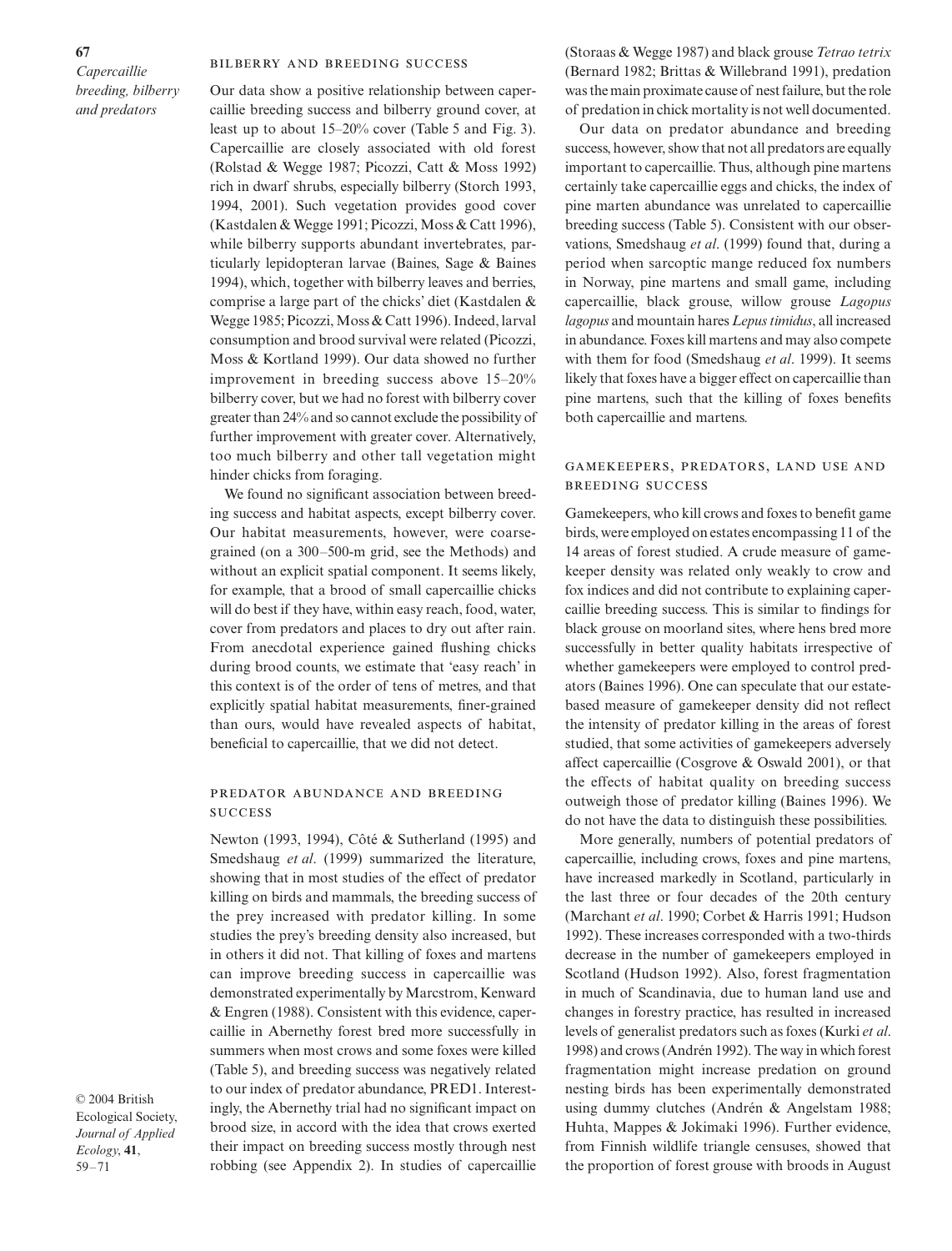was negatively correlated with the degree of forest fragmentation (Kurki & Linden 1995; Kurki *et al*. 1997). Fragmentation in Norwegian forests has been associated with increases in clutch and chick loss (Wegge & Grasaas 1977; Storaas & Wegge 1987; Storch 2001). Given the small size and highly fragmented nature of many of the Scottish forests supporting capercaillie, and increasing numbers of predators, it is plausible that generalist predators may be having an increased impact on breeding capercaillie.

This broad inference needs qualification. Our data, together with that of Smedshaug *et al*. (1999), suggest that foxes and crows have a bigger impact on capercaillie than pine martens. Also, the easy inference that more gamekeepers would necessarily mean fewer predators, thereby benefiting woodland grouse, is substantiated neither by our data nor by that of Baines (1996).

#### **CONCLUSIONS**

The results from this study suggest that forest managers who wish to benefit capercaillie should aim for bilberry cover of 15–20% or more. The evidence from our and others' work provides no basis for changing the protected status of pine martens, nor does it show that increased numbers of gamekeepers would in itself necessarily benefit woodland grouse. If gamekeepers are to contribute to capercaillie conservation, they should routinely kill foxes and crows, by legal means, over as large an area as possible within core capercaillie forest. Fox snares, however, can kill capercaillie (Cosgrove & Oswald 2001) as well as other non-target species and so should not be used.

Although poor breeding success of capercaillie was probably the main cause of their recent decline in Scotland (Moss *et al*. 2000), better adult survival might have compensated for their reduced reproductive rate. A main cause of mortality is collisions with deer fences (Moss 1987; Catt *et al*. 1994) and calculations (Moss *et al*. 2000; Moss 2001) suggest that the decline might not have occurred in the absence of deaths from flying into forest fences. This assumes that the effects of reduced breeding success and the various causes of adult mortality are additive, as seems reasonable for this reduced population. Hence a current management priority for conserving capercaillie is to increase adult survival through reducing fence-associated mortality, marking fences to reduce collisions (Baines & Andrew 2003) or, preferably, removing fences altogether from core capercaillie areas (Forestry Commission 2001).

#### **Acknowledgements**

© 2004 British Ecological Society, *Journal of Applied Ecology*, **41**, 59–71

The authors thank land managers for access to their forests. Brood counts were also done by Paul Baker, Bob Moncrieff and other RSPB staff, Norman Cobley, Steve Franks, Rupert Hawley, Fiona Leckie and Raymond Parr. Help at counts was given by Dave Catt, Neil Cook, Jim Copeland, Graeme Dalby, David Ogilvie, Jimmy Oswald, Nick Picozzi, Louis Rattray and many others. David Elston, Jackie Potts and Peter Rothery advised on statistics. Rhys Green, Ian Bainbridge, Jeremy Wilson, Ron Summers and Kenny Kortland commented on draft manuscripts. Fieldwork was funded by the Royal Society for the Protection of Birds and Scottish Natural Heritage.

## **References**

- Andrén, H. (1992) Corvid density and nest predation in relation to forest fragmentation: a landscape perspective. *Ecology*, **73**, 794–804.
- Andrén, H. & Angelstam, P. (1988) Elevated predation rates as an edge effect in habitat islands: experimental evidence. *Ecology*, **69**, 544–547.
- Baines, D. (1996) The implications of grazing and predator management on the habitats and breeding success of black grouse *Tetrao tetrix*. *Journal of Applied Ecology*, **33**, 54–62.
- Baines, D. & Andrew, M. (2003) An experiment to assess the value of fence markings in reducing the frequency of collisions with deer fences by woodland grouse. *Biological Conservation*, **110**, 169–176.
- Baines, D. & Summers, R.W. (1997) Assessment of bird collisions with deer fences in Scottish forests. *Journal of Applied Ecology*, **34**, 941–948.
- Baines, D., Sage, R.B. & Baines, M.M. (1994) The implications of red deer grazing to ground vegetation and invertebrate communities of Scottish native pinewoods. *Journal of Applied Ecology*, **31**, 776–783.
- Bernard, A. (1982) An analysis of black grouse nesting and brood rearing habitats in the French Alps. *Proceedings International Grouse Symposium*, **2**, 156–172.
- Beshkarev, A.B., Blagovidov, A., Teplov, V. & Hjeljord, O. (1995) Populations of capercaillie and hazel grouse in large natural and logged forests in northern Russia. *Proceedings International Grouse Symposium*, **6**, 12–18.
- Borchtchevski, V.G. (1993) *Population Biology of the Capercaillie*. *Principles of the Structural Organisation* [in Russian]. Central Laboratory of the Management of Hunting and Nature Reserves, Moscow, Russia.
- Brittas, R. & Willebrand, T. (1991) Nesting habitats and egg predation in Swedish black grouse. *Ornis Scandinavica*, **22**, 261–263.
- Catt, D.C., Baines, D., Moss, R., Leckie, F. & Picozzi, N. (1998) Abundance and distribution of capercaillie in Scotland 1992–94. *Biological Conservation*, **85**, 257–267.
- Catt, D.C., Dugan, D., Green, R.E., Moncrieff, R., Moss, R., Picozzi, N., Summers, R.W. & Tyler, G.A. (1994) Collisions against fences by woodland grouse in Scotland. *Forestry*, **67**, 105–118.
- Corbet, G.B. & Harris, S. (1991) *The Handbook of British Mammals*, 3rd edn. Blackwell Science, Oxford, UK.
- Cosgrove, P. & Oswald, J. (2001) Western capercaillie captures in snares. *Scottish Birds*, **22**, 28–30.
- Côté, I.M. & Sutherland, W.J. (1995) *The Scientific Basis for Predator Control for Bird Conservation*. English Nature Research Report 144. English Nature, Peterborough, UK.
- Cramp, S. & Simmons, K.E.L. (1980) *The Birds of the Western Palearctic*, Vol. 2. Oxford University Press, Oxford, UK.
- Forestry Commission. (2001) *Deer and Fence Guidelines*. Guidance Note 11. Forestry Commission, Edinburgh, UK.
- de Franceschi, P.F. (1994) Status, geographical distribution and limiting factors of capercaillie. *Gibier Faune Sauvage*, **11**, 161–184.
- Hudson, P.J. (1992) *Grouse in Space and Time*. The Game Conservancy, Fordingbridge, UK.
- Huhta, E., Mappes, T. & Jokimaki, J. (1996) Predation on artificial ground nests in relation to forest fragmentation,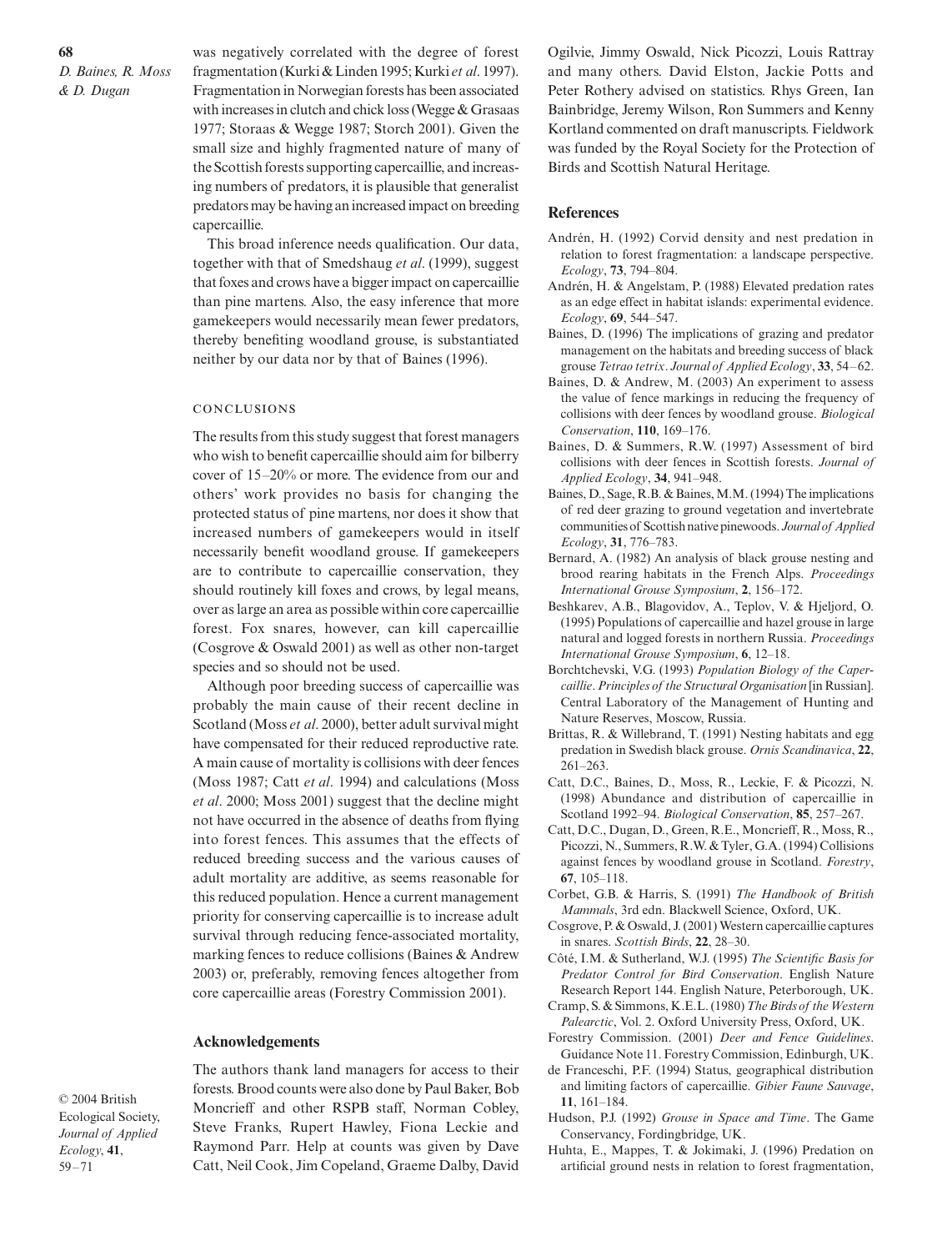- agricultural land and habitat structure. *Ecography*, **19**, 85– 91.
- Kastdalen, L. & Wegge, P. (1985) Animal food in capercaillie and black grouse chicks in south-east Norway. *International Grouse Symposium*, **3**, 498–508.
- Kastdalen, L. & Wegge, P. (1991) *Chick Mortality in Capercaillie Grouse* [in Norwegian]. Institutt for Biologi og Naturforvaltning, Norges Landbrukshogskole, Ås, Norway.
- Kurki, S. & Linden, H. (1995) Forest fragmentation due to agriculture affects the reproductive success of the ground nesting black grouse. *Ecography*, **18**, 109–113.
- Kurki, S., Helle, P., Linden, H. & Nikula, A. (1997) Breeding success of black grouse and capercaillie in relation to mammalian predator densities on two spatial scales. *Oikos*, **79**, 301–310.
- Kurki, S., Nikula, A., Helle, P. & Linden, H. (1998) Abundance of fox and pine marten in relation to composition of the boreal forest landscapes. *Journal of Animal Ecology*, **67**, 874–886.
- Lever, C. (1977) *The Naturalised Animals of the British Isles*. Hutchinson, London, UK.
- Littell, R.C., Milliken, G.A., Stroup, W.W. & Wolfinger, R.D. (1996) *SAS System for Mixed Models*. SAS Institute Inc., Cary, NC.
- Marchant, J.H., Hudson, R., Carter, S.P. & Whittington, P. (1990) *Population Trends in British Breeding Birds*. British Trust for Ornithology, Tring, UK.
- Marcstrom, V., Kenward, R.E. & Engren, E. (1988) The impact of predation on boreal tetraonids during vole cycles: an experimental study. *Journal of Animal Ecology*, **57**, 859–872.
- Menoni, E. (1994) Statut, evolution et facteurs limitant les population francaises de grand tetras (*Tetrao urogallus*): synthese bibliographique. *Gibier Faune Sauvage*, **11**, 97–158.
- Moss, R. (1986) Rain, breeding success and distribution of capercaillie *Tetrao urogallus* and black grouse *Tetrao tetrix* in Scotland. *Ibis*, **128**, 63–72.
- Moss, R. (1987) Demography of capercaillie *Tetrao urogallus* in north-east Scotland. II. Age and sex distribution. *Ornis Scandinavica*, **18**, 135–140.
- Moss, R. (1993) Capercaillie. *The New Atlas of Breeding Birds in Britain and Ireland: 1988–91* (eds D.W. Gibbons, J.B. Reid & R.A. Chapman), pp. 132–133. Poyser, London, UK.
- Moss, R. (1994) Decline of capercaillie (*Tetrao urogallus*) in Scotland. *Gibier Faune Sauvage*, **11**, 217–222.
- Moss, R. (2001) Second extinction of capercaillie (*Tetrao urogallus*) in Scotland? *Biological Conservation*, **101**, 255–257.
- Moss, R., Oswald, J. & Baines, D. (2001) Climate change and breeding success: decline of the capercaillie in Scotland. *Journal of Animal Ecology*, **70**, 47–61.
- Moss, R., Picozzi, N., Summers, R.W. & Baines, D. (2000) Capercaillie *Tetrao urogallus* in Scotland: demography of a declining population. *Ibis*, **142**, 259–267.

#### **Appendix 1: statistical notes**

The overall measure of breeding success, chicks per hen (Table 5), comprised two components, broods per hen (Table A1) and brood size (Table A2). When summed by forest and year, the 114 data for chicks per hen were overdispersed relative to a Poisson distribution, as were those for broods per hen relative to a binomial distribution. After the parameter estimates for generalized linear mixed models were determined, the exponential family dispersion parameter for each measure of breeding success was assumed to be given by Pearson's chi-square statistic divided by the degrees of freedom, and statistics such as standard errors and likelihood

© 2004 British Ecological Society, *Journal of Applied Ecology*, **41**, 59–71

- Newton, I. (1993) Predation and limitation of bird numbers. *Current Ornithology*, **11**, 143–198.
- Newton, I. (1994) Experiments on the limitation of bird breeding densities: a review. *Ibis*, **136**, 397–411.
- Picozzi, N., Catt, D.C. & Moss, R. (1992) Evaluation of capercaillie habitat. *Journal of Applied Ecology*, **29**, 751–762.
- Picozzi, N., Moss, R. & Catt, D.C. (1996) Capercaillie habitat, diet and management in a Sitka spruce plantation in central Scotland. *Forestry*, **69**, 373–388.
- Picozzi, N., Moss, R. & Kortland, K. (1999) Diet and survival of capercaillie chicks in Scotland. *Wildlife Biology*, **5**, 11–23.
- Rolstad, J. & Wegge, P. (1987) Distribution and size of capercaillie leks in relation to old forest fragmentation. *Oecologia*, **72**, 389–394.
- SAS Institute Inc. (1996) *SAS/STAT Software: Changes and Enhancements Through Release 6*·*1*. SAS Institute Inc., Cary, NC.
- Schroth, K.-E. (1991) Survival, movements and habitat selection of released capercaillie in the north-east Black Forest in 1984–89. *Ornis Scandinavica*, **22**, 249–254.
- Smedshaug, C.A., Selås, V., Lund, S.E. & Geir, A.S. (1999) The effect of a natural reduction of red fox *Vulpes vulpes* on small game hunting bags in Norway. *Wildlife Biology*, **5**, 157–166.
- Steven, H.M. & Carlisle, A. (1959) *The Native Pinewoods of Scotland*. Oliver & Boyd, Edinburgh, UK.
- Storaas, T. & Wegge, P. (1987) Nesting habitats and nest predation in sympatric populations of capercaillie and black grouse. *Journal of Wildlife Management*, **51**, 167–172.
- Storch, I. (1993) Habitat selection of capercaillie in summer and autumn: is bilberry important? *Oecologia*, **95**, 257–265.
- Storch, I. (1994) Habitat and survival of capercaillie *Tetrao urogallus* nests and broods in the Bavarian Alps. *Biological Conservation*, **70**, 237–243.
- Storch, I. (2001) *Tetrao urogallus* capercaillie. *BWP Update*, **3**,  $1 - 24$ .
- Summers, R.W., Green, R.E., Proctor, R., Dugan, D., Lambie, D., Montcrieff, R., Moss, R. & Baines, D. (2004) An experimental study of the effects of predation on the breeding productivity of capercaillie and black grouse. *Journal of Applied Ecology*, **41** (in press).
- Tapper, S. (1992) *Game Heritage*. Game Conservancy Trust, Fordingbridge, UK.
- Wegge, P. & Grasaas, T. (1977) Population studies of capercaillie (*Tetrao urogallus*) in south Norway. *Viltrapport*, **5**, 22–39.
- Wilkinson, N.I., Langston, R.H.W., Gregory, R.D., Gibbons, D.W. & Marquiss, M. (2002) Capercaillie *Tetrao urogallus* abundance and habitat use in Scotland, in winter 1998–99. *Bird Study*, **49**, 177–185.

*Received 8 May 2003; final copy received 7 November 2003*

ratio statistics were adjusted accordingly. The function obtained by dividing a log likelihood function for a Poisson or binomial distribution by a dispersion parameter is not a log likelihood function but a quasilikelihood function. Most asymptotic theory for log likelihoods also applies to quasi-likelihoods, so justifying such adjustments (SAS Institute 1996).

The covariance structure used for models 1 and 2 (Tables 5, A1 and A2) was simple variance components. We checked for AR(1) autocorrelation in successive residuals at each forest but found none.

We also checked whether the results (Tables A1 and A2) depended on the adjustments made for overdispersion. When expressed at the level of the individual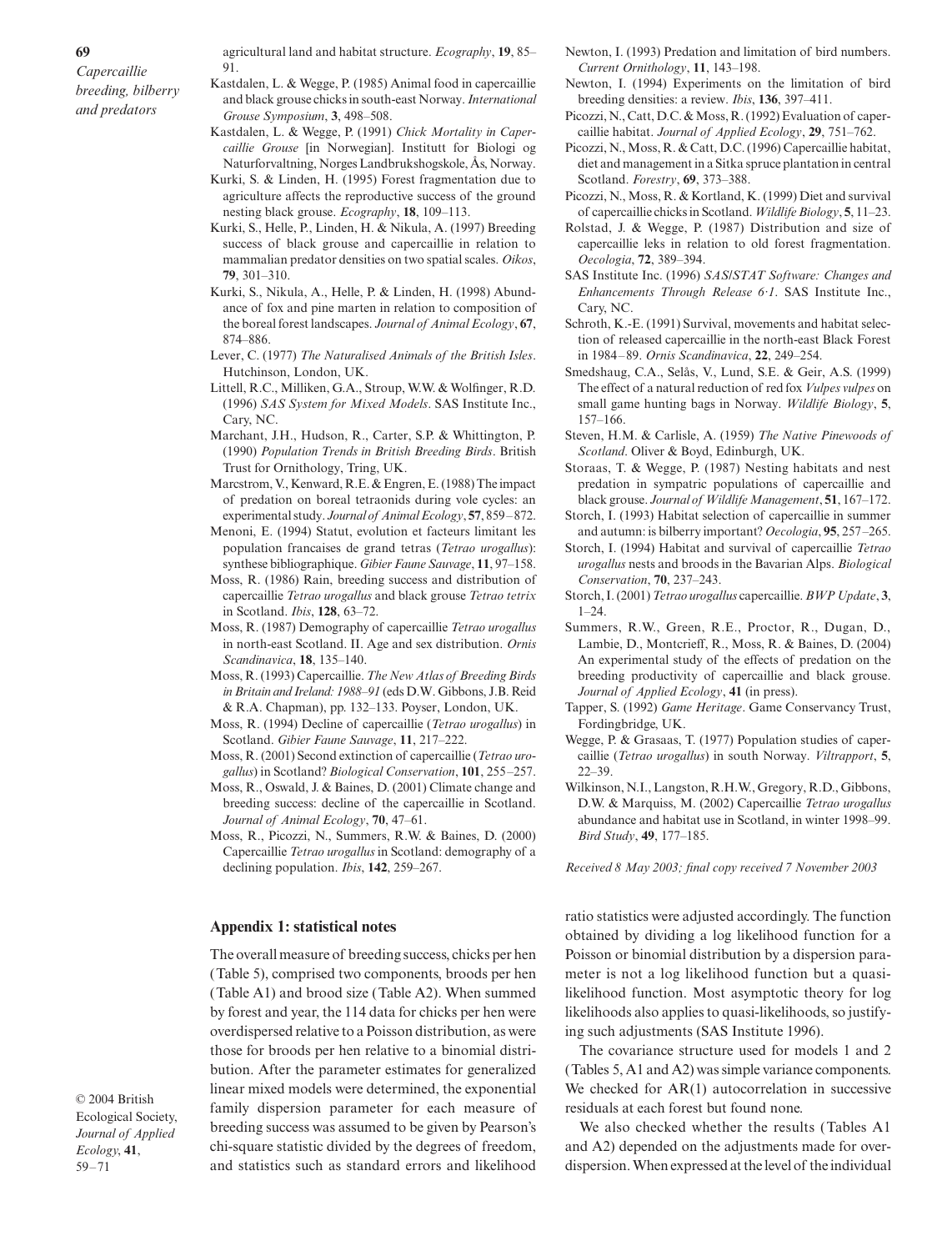**70**

|                       | Parameter estimates $\pm$ SE |                    | Deviance explained |                          | $\chi^2$ (sequential) |           | $\chi^2$ (partial) |                          |
|-----------------------|------------------------------|--------------------|--------------------|--------------------------|-----------------------|-----------|--------------------|--------------------------|
|                       | Model 1                      | Model 2            | Model 1            | Model 2                  | Model 1               | Model 2   | Model 1            | Model 2                  |
| Total                 |                              |                    | 274.6              | 274.6                    |                       |           |                    |                          |
| Crow                  | $-0.80 \pm 0.52$             |                    | 260.3              |                          | $6.9*$                |           | 2.3                |                          |
| Fox                   | $-0.22 \pm 1.55$             |                    | 260.5              | $\overline{\phantom{a}}$ | 0.00                  |           | 0.02               |                          |
| Raptor                | $-0.25 \pm 0.45$             |                    | $260-7$            | $\overline{\phantom{0}}$ | 0.36                  |           | 0.30               |                          |
| Marten                | $0.25 \pm 0.97$              |                    | 260.5              |                          | 0.12                  | -         | 0.07               | $\overline{\phantom{a}}$ |
| PRED1                 |                              | $-0.40 \pm 0.15$   |                    | 262.8                    |                       | $6.4*$    |                    | $7.4**$                  |
| Predator trial        | $3.03 \pm 0.83$              | $3.06 \pm 0.81$    | 226.9              | 227.9                    | $11.3**$              | $11.6***$ | $13.3***$          | $14.2***$                |
| Bilberry              | $0.15 \pm 0.09$              | $0.13 \pm 0.07$    | 217.8              | 219.7                    | $5.0*$                | $4.4*$    |                    |                          |
| Bilberry <sup>2</sup> | $-0.007 \pm 0.003$           | $-0.006 \pm 0.003$ | $207-0$            | 207.9                    | $5.5*$                | $6.2*$    |                    |                          |

\**P* < 0·05, \*\**P* < 0·01, \*\*\**P* < 0·001, otherwise not significant; –, row heading not applicable to this column.

|  |  | <b>Table A2.</b> Capercaillie breeding success (brood size). Details as in Table 5 |  |  |  |  |  |
|--|--|------------------------------------------------------------------------------------|--|--|--|--|--|
|--|--|------------------------------------------------------------------------------------|--|--|--|--|--|

|                       | Parameter estimates $\pm$ SE |                    | Deviance explained       |         | $\chi^2$ (sequential) |                          | $\chi^2$ (partial) |                                       |
|-----------------------|------------------------------|--------------------|--------------------------|---------|-----------------------|--------------------------|--------------------|---------------------------------------|
|                       | Model 1                      | Model 2            | Model 1                  | Model 2 | Model 1               | Model 2                  | Model 1            | Model 2                               |
| Total                 |                              |                    | 105.8                    | 105.8   |                       |                          |                    |                                       |
| Crow                  | $-0.04 \pm 0.20$             |                    | $101-1$                  |         | 3.7                   | $\overline{\phantom{a}}$ | 0.04               |                                       |
| Fox                   | $-1.15 \pm 0.71$             |                    | $100-4$                  |         | 0.36                  |                          | 2.6                |                                       |
| Raptor                | $-0.30 \pm 0.16$             |                    | 95.3                     |         | $5.6*$                | $\overline{\phantom{a}}$ | 3.5                | $\hspace{1.0cm} \rule{1.5cm}{0.15cm}$ |
| Marten                | $0.34 \pm 0.39$              |                    | $95-1$                   | -       | 0.34                  | $\overline{\phantom{a}}$ | 0.80               | $\hspace{1.0cm} \rule{1.5cm}{0.15cm}$ |
| PRED1                 |                              | $-0.21 \pm 0.07$   | $\overline{\phantom{a}}$ | 96.3    |                       | $8.9**$                  |                    | $9.3**$                               |
| Predator trial        | $0.83 \pm 0.51$              | $0.80 \pm 0.50$    | 92.7                     | 94.1    | 2.0                   | 1.9                      | 2.7                | 2.6                                   |
| Bilberry              | $0.05 \pm 0.03$              | $0.06 \pm 0.03$    | 78.3                     | 82.2    | $12.3***$             | $8.6**$                  |                    |                                       |
| Bilberry <sup>2</sup> | $-0.003 \pm 0.001$           | $-0.003 \pm 0.001$ | $70-7$                   | 71.5    | $5.4*$                | $8.5**$                  | -                  |                                       |

 $*P < 0.05$ ,  $*P < 0.01$ ,  $**P < 0.001$ , otherwise NS. –, row heading not applicable to this column.

hen, the 816 data for broods per hen and 279 for brood size were not overdispersed. We therefore enacted generalized linear mixed models at the hen level, equivalent to Tables A1 and A2 but with no adjustments for dispersion. Inconveniently, the GLIMMIX macro (Littell *et al*. 1996) would not accept forest as a repeated measure when there was more than one observation per forest per year. However, as there was no autocorrelation in the data (previous paragraph), we could achieve the same result by entering forest as a second random effect. Parameter estimates and standard errors from analyses done at the hen level were similar to those done at the forest level (Tables A1 and A2). Except for minor details (next paragraph), the same effects were significant. Biological inferences were identical and so our practical conclusions do not depend upon adjusted dispersion parameters.

Model 1 was less reliable than model 2 because of confounding among predator indices (main text). In the hen-level version of model 1 (as in Tables A1 and A2) the quadratic term (bilberry cover, squared) was not significant in the analyses for brood size or broods per hen. Parameter estimates and standard errors were similar to those in Tables A1 and A2, however, and in model 2 the term (bilberry cover, squared) was significant for both brood size and broods per hen. The effect of this term was to progressively reduce the slope of the

relationship between breeding success and bilberry cover (Fig. 3). Dropping it would not alter the conclusion that breeding success increased with bilberry cover. In addition, in the hen-level version of model 1, the effect for raptors (Table A2) was not significant in the sequential analysis.

In addition to the  $\chi^2$  statistics quoted in the text and tables, we calculated *F*-statistics and assessed their significance on the basis of degrees of freedom determined according to Satterthwaite's approximation (SAS Institute 1996), which adjusts for unequal group variances. The differences were trivial but we give the more conservative probabilities and significance levels from the *F*-tests.

#### **Appendix 2: broods per hen and brood size**

The predator index most strongly related to broods per hen (Table A1, model 1) was for crows, but in the case of brood size (Table A2, model 1) it was for raptors. Also, the trial at Abernethy, which involved killing most breeding crows but no raptors, had a significant effect on broods per hen (Table A1) but not upon brood size (Table A2), although the parameter estimate for brood size was in the expected direction. Crows rob nests, so leaving hens without broods, and probably take small chicks, so reducing brood size. Raptors are